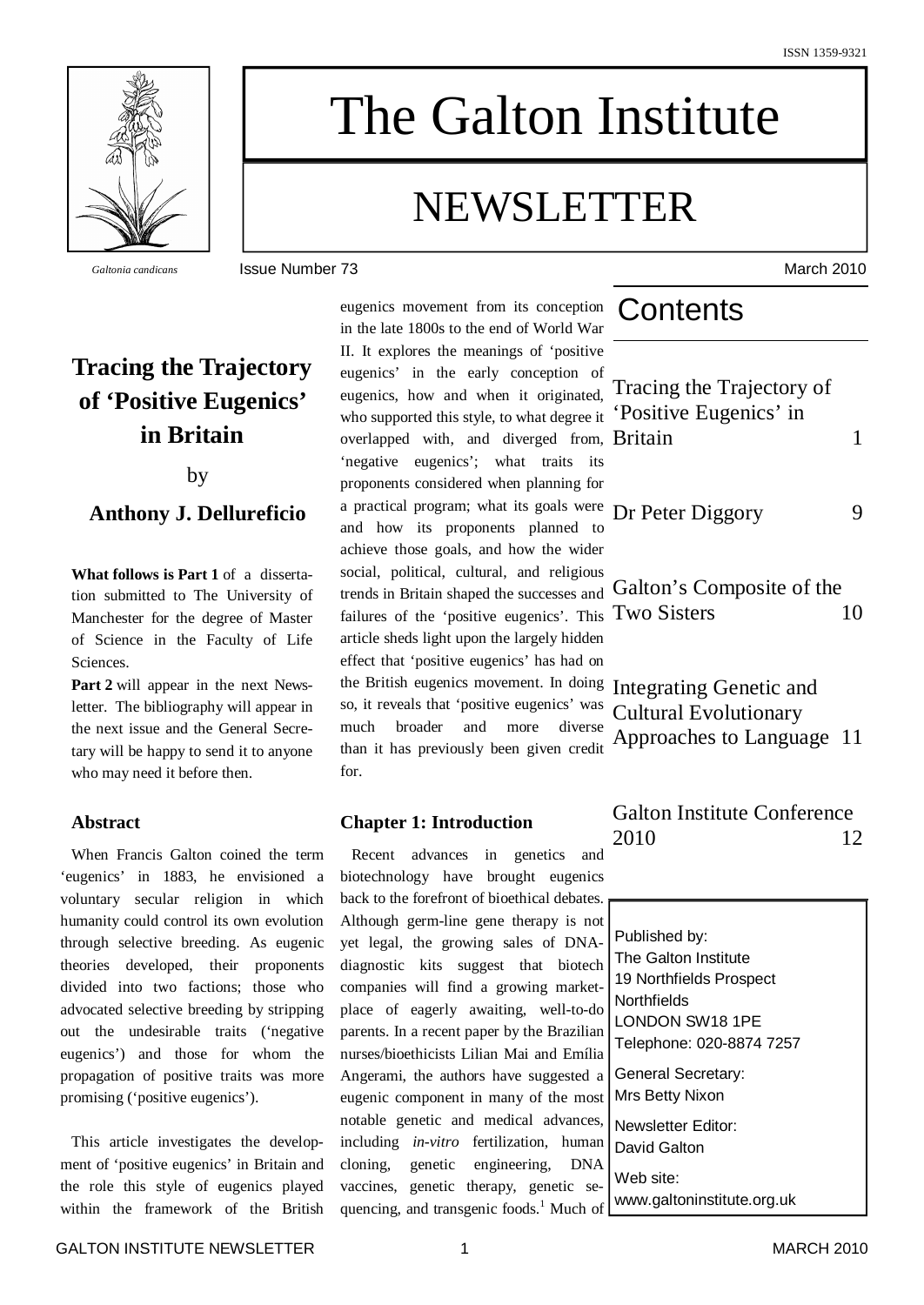the bioethical debate over these advances, however, relies on comparisons between modern biotechnology advances and classical eugenics from the first half of the twentieth century. This is now perceived almost exclusively as 'negative eugenics', associated with sterilization, incarceration, and the 'Final Solution'. Given the frequent references in the media to 'designer babies' and the desire for new technologies to prevent disease, a comprehensive study of the character and impact of 'positive eugenics' may be valuable in giving perspective to current debates and policy formulation.

When Francis Galton coined the term 'eugenics' in 1883, he envisioned a voluntary secular religion in which humanity could control its own evolution through selective breeding. As eugenic theories developed, their proponents divided into two factions; those who advocated selective breeding by stripping out the undesirable traits ('negative eugenics') and those for whom the propagation of positive traits was more promising ('positive eugenics'). While 'negative eugenics' is the type most familiar to historical studies, 'positive eugenics' which took root in Britain, enjoyed widespread support from influential individual eugenicists, the Eugenic Education Society, and a wide constituency of social reformers. In 1907, when the Eugenic Education Society was formed, its members had hopes for the development of a practical eugenics program. Whereas 'negative eugenics' provided the foundation for controversial yet quite specific programs, 'positive eugenics' was more diffuse, working through numerous direct and indirect, compulsory and voluntary methods to support both eugenic legislation and eugenic education of moral duty. It was largely concerned with incentives to have children, such as family allowances, birth control, and income tax reductions for children.

Since the end of the Second World

War, eugenics conjures up associations with forced sterilization, immigration restriction, marriage laws, and the atrocities of Nazi medicine. Historically, eugenics was more diverse and an important, but a neglected aspect of its ideas is 'positive' eugenics. Previous studies on 'positive eugenics' usually discuss it as a side-note to 'negative eugenics' or as historical background which was touted by the earliest eugenics theoreticians, such as Francis Galton.

#### **Literature Review**

#### *Survey of British 'Positive Eugenics'*

The existing literature on eugenics generally has little to say about 'positive eugenics.' Since many of the key early works have focused on the American movement, positive eugenics has been largely left in the margins. Furthermore, those policies which resulted in the extreme, coercive tactics of Nazi medicine and American eugenics sprang from 'negative eugenics'. Works focusing on the British movement tend to pay more heed to 'positive eugenics' since it was an integral part of the overall eugenics movement in Britain, though they still lack a full exploration of the extent and significance of 'positive eugenics'. In the case of American eugenics, for example, the zoologist Samuel J. Holmes published a bibliography of eugenics in the 1924. His work was the result of studies undertaken while preparing the publication of his *The Trend of the Race*. The bibliography is divided into groupings by topic. Among the topics is 'Negative Eugenics' for which he has gathered several hundred citations. There is no section for Positive Eugenics nor is it included as a sub-category of any of the others, yet he admits that he even includes publications of dubious quality and relevance to the topic. "There is a great deal of rubbish written on this as upon most other topics, and I have perhaps included too much of it in the present bibliography." 2 Is this an oversight, a lack in the literature, or perhaps an indication of the general interests in the United States where little, if any, positive eugenic interest existed? This work does not constitute an authoritative and exhaustive gathering of all publications on the topic, and it is limited in its scope, having been published in the midst of the popularity of the major international eugenic movements. This work does, however, provide some indication of the perceived interests and progress of the eugenic movements in the United States up to that time. The lack of 'positive eugenics' representation continued in the early studies on American eugenics which were largely the basis for British eugenics studies.

There were few, if any, historical publications on eugenics following the end of World War II during the late 1940s and early 1950s. In 1963, Mark Haller produced a study of American eugenics in his *Eugenics: Hereditarian Attitudes in American Thought.* In his work, Haller cites the fears of a falling birth rate in America and all over Europe as a main cause for popular interest in eugenics.<sup>3</sup> He adds to this that Americans generally agreed that the nation faced a rising tide of crime and mental disease." 4 He then describes how this fear, combined with increased immigration and fears of the negative influence of immigrant genes, led American eugenicists to a largely negative eugenic course of action, although they acknowledged the same differential in birth rates observed in Europe. Haller provides little mention of 'positive eugenics' except to write that a number of eugenicists thought it possible to provide financial incentives for some families to have children, but that these ideas were quickly dismissed as ineffective and slow. <sup>5</sup> The main focus of his work is the predominance of practical 'negative eugenics' programs in the Unites States.

Haller's work was followed by other studies on American eugenics, such as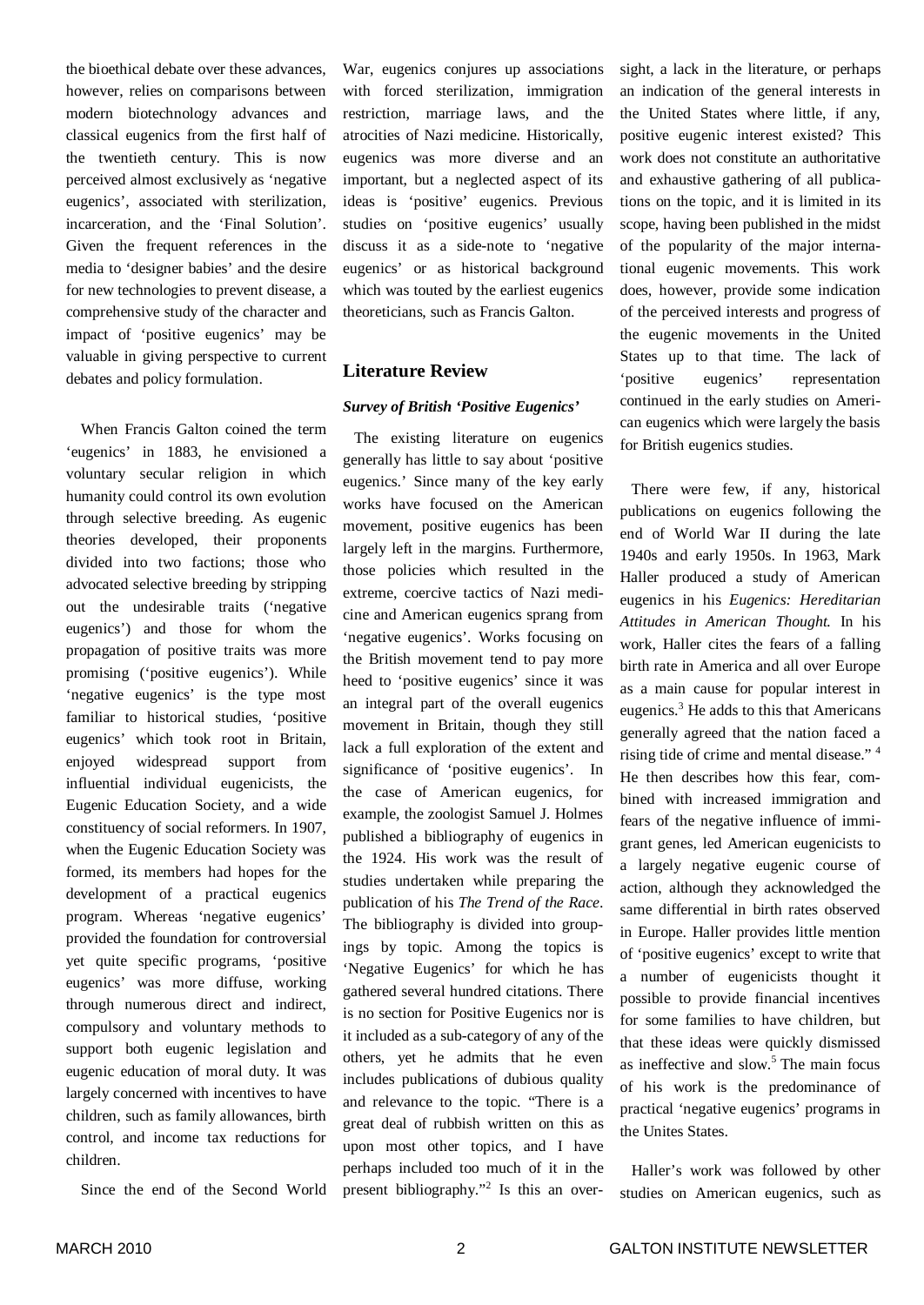that by Kenneth Ludmerer. In 1972, Ludmerer's *Genetics and American Society* investigated the social and scientific interactions of eugenics in the United States. Like Haller, Ludmerer's brief mention of 'positive eugenics' is mainly designed to describe an aspect of eugenics which had little hope of support and no hope for successful implementation. He indicates that "the social and technical difficulties facing positive eugenics were so great, most felt no more could be done than to educate the public on the 'facts' of heredity in the hope that 'superior' couples would voluntarily heed the message to have more children. Some eugenicists were quite pessimistic and felt that the implementation of 'positive' programs was a hopelessly discouraging task to which even 'eugenic education' could make little contribution." 6 Perhaps true in America, though not in Britain, Ludmerer later states that "most eugenicists from the start were interested in negative rather than positive eugenics".<sup>7</sup> In fact, the earliest eugenicists, such as Galton, came to eugenic ideas and philosophy with an interest in 'positive eugenics' and upon reflection developed the approach based on both 'positive' and 'negative' eugenics. What is clear from Ludmerer's work is that eugenics is a regional study, uniquely applicable to different legal systems, social attitudes, and national causes. What could be said for the American eugenics movement was not necessarily true for the British movement.

These early publications which focused on American eugenics did not consider British eugenics much beyond Galton's initial discussion of it. In 1970, however, Lyndsay Farrall completed an influential PhD dissertation at the University of Indiana in which he notably investigated the demographics of the Eugenics Education Society in Britain and described the development of British eugenics. Farrall's was one of the first studies of eugenics to look outside the United States, and it took a particular look at the financial, administrative, and organizational formation of the Eugenics Education Society and the Galton Laboratory as the two most important organizations in the British eugenics movement. Farrall's dissertation, however, contains no sections on 'positive' or 'negative' eugenics' policies. This is likely because his dissertation focuses on the organizational interests of the Eugenics Education Society and the Galton Laboratory rather than the precise theories they were promoting. While he mentions that the Eugenics Education Society encouraged members deemed worthy to beget more children, Farrall considers the major influence of the society as supporting measures to prevent the propagation of unfit traits. 8

An example of such a work is *Eugenics and Politics in Britain 1900-1914* by G.R. Searle. In his work, the author's focus followed the rapid political development of British eugenics from a small collection of enthusiasts and "cranks" to a monumental movement by the start of the First World War. <sup>9</sup> He sets out two themes for his monograph: "interaction between scientific investigation and political speculation" and "problems being experienced by the various industrialized societies in which it took root." 10 Searle's work does contain a chapter on 'positive eugenics' although it is mostly concerned with how Galton and his followers picked the traits that they saw as ideal, what their views on 'genius' were, and what connection they saw between genius and genetics. It says very little about 'positive eugenics' policy and proposal or how or why anyone pursued it. For the most part, Searle is critical of 'positive eugenics' for its stock-breeding references. He claims that, "The eugenicists would have been less liable to misconstruction if they themselves had not so frequently drawn analogies between human procreation and stock breeding. Essentially, however, they were doing no more than pointing out that the human race was a part of the organic world and thus, from the biological point of view, subject to the same laws of selection and variation."<sup>11</sup> From his perspective 'positive eugenics' was just another technique used by animal breeders to achieve a particular phenotypic expression and was seen by early eugenicists apart from the social implications of the wider eugenics movement.

In 1981, also following Farrall's example of interest in interactions between British Eugenics and other social movements, Donald MacKenzie authored his *Statistics in Britain 1865- 1930* which investigates the history of statistics and demographics as they related to eugenics in Britain. While he does not provide a specific section on 'positive eugenics', MacKenzie does not shy away from inclusion of 'positive eugenics' when discussing the aims of early eugnicists, such as Galton, Pearson, or R.A. Fisher, though he provides little detail on specific techniques embraced to this end. He writes that from their perspective, "The only secure long-term way to improve society… was to improve the characteristics of the individuals in it, and the best way to do this was to ensure that those in the present generation with good characteristics (the 'fit') had more children that those with bad characteristics (the 'unfit')."<sup>12</sup> MacKenzie's descriptions of eugenic theory are largely written from the perspective of statistics, correcting an equation of imbalanced differential births between the 'fit' and the 'unfit', and are based on Galton's statistical assessment of societal divisions.<sup>13</sup> MacKenzie differentiates eugenic techniques by 'individual' and 'mass' selection, with 'individual' selection relying on social definitions to label individuals as 'unfit' and, therefore favoring 'negative eugenics'.<sup>14</sup> Conversely 'mass' selection would be based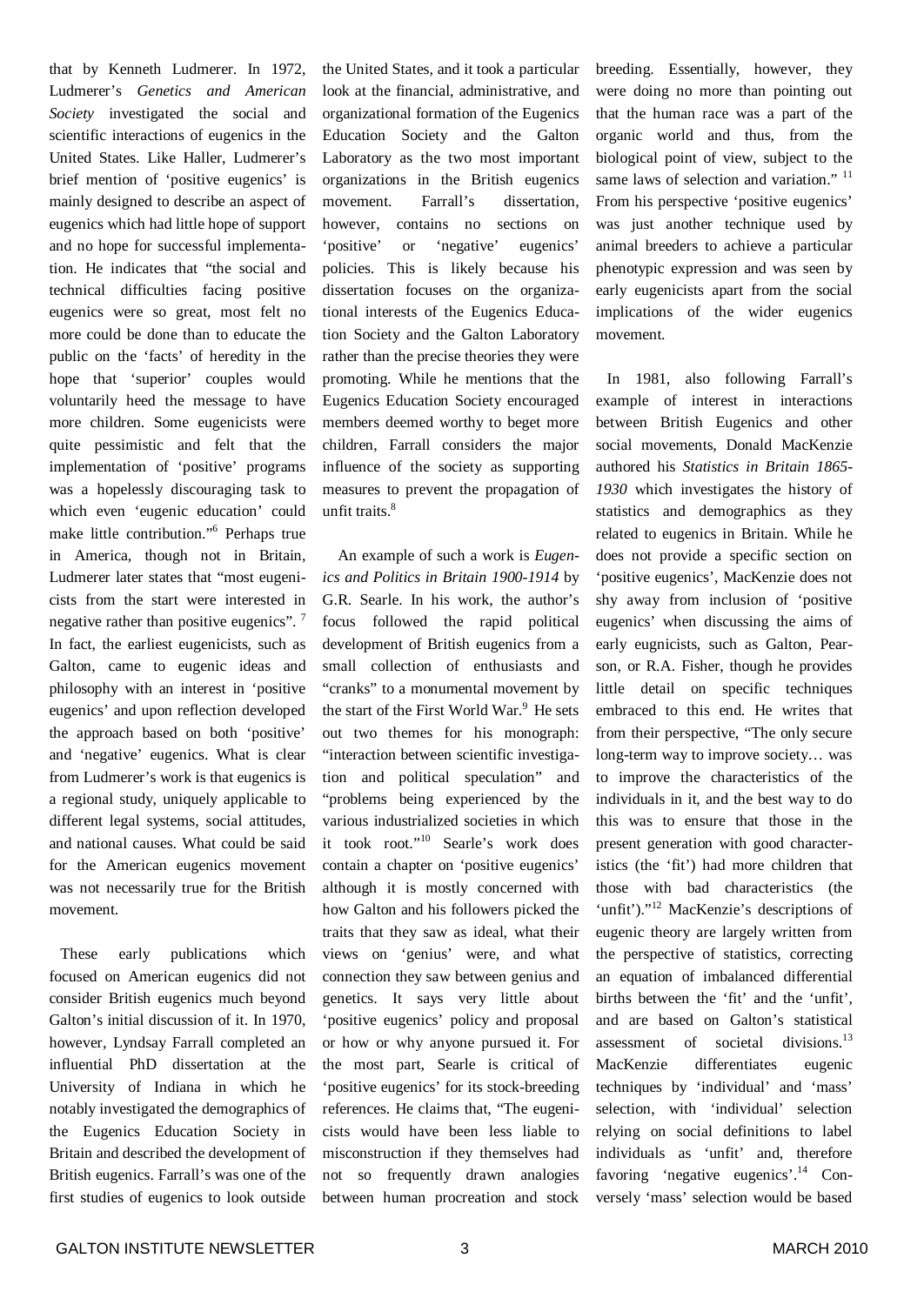on IQ or earnings to regulate fertility, thus favoring 'positive eugenics'.<sup>15</sup> While MacKenzie provides few details on the 'positive' eugenic methods, he does note family allowances and income tax allowances for families with children as avenues that the Eugenics Education Society explored. <sup>16</sup> Mostly, however, his work is concerned with the development of statistics for eugenic purposes.

Perhaps the most influential work on eugenics since Farrall's dissertation has been Daniel Kevles' *In the Name of Eugenics*, a comparative study of eugenics movements in American and Britain published in 1985. One of the main theories of Kevles' work is that the difference in United States' and Britain's approaches to eugenics came through legislation. Unlike the United States during the same period, Britain did not pass such compulsory legislation.<sup>17</sup> With regard to 'positive eugenics', Kevles integrates discussion of it throughout the work, though he mostly limits interest in 'positive eugenics' to early late-19<sup>th</sup> and early-20<sup>th</sup> century British eugenics. Initially, Kevles writes that there was little separation between the 'positive' style and the 'negative' style, as eugenicists discussed both with the neutral terminology of 'selective breeding'. <sup>18</sup> He also notes that eugenics enthusiasts in both the United States and Britain encouraged a focus on women's health as a way to improve offspring, including avoidance of smoking because of its deleterious effect on a woman's reproductive organs.<sup>19</sup> This was a neo-Lamarckian claim about environmental effects on genetics which had a dubious connection to 'positive eugenics'. According to Kevles, the terminology of 'positive' and 'negative' eugenics was formalized around the prospect of practical eugenic programs rather than theoretical eugenics, and didn't become popularly utilized until after the turn of the century. He also writes that "the courses of action could be divided into two, at times, overlapping approaches:

'positive eugenics,' which aimed to foster more prolific breeding among the socially meritorious, and 'negative eugenics,' which intended to encourage the socially disadvantaged to breed less – or, better yet, not at all." <sup>20</sup> Kevles provides little further elaboration of this overlap, or of the techniques proposed to accomplish 'positive eugenics', in the rest of his work.

Following the publication of Kevles' book, numerous other historians have addressed eugenics, though few have provided further elaboration on the methods, plans, or influence of 'positive eugenics'. In 1988, Benno Müller-Hill published his *Murderous Science* which specifically appraises Nazi eugenics leading up the Holocaust. <sup>21</sup> His work naturally focuses entirely on 'negative eugenics'. Richard Soloway wrote his *Demography and Degeneration* in 1995 as a follow-up to his 1982 publication, *Birth Control and the Population Question in England* and as a response to a gap in the literature proposed by Kevles for a study of eugenics and demography. <sup>22</sup> Both of these works are primarily about birth control and the declining birth rate. Most of Soloway's section on 'positive eugenics' in *Demography and Degeneration* is dedicated to 'negative eugenics' and to explaining why 'positive eugenics' was only useful in the minds of the most zealous 'oldliners'. <sup>23</sup> This sentiment is consistent with his 1982 publication in which he claims that "a minority of Eugenics Education Society members… recognized the need for both negative and positive eugenic policies to achieve a racially beneficial balance in the population." 24

Diane Paul has also made major contribution to eugenics literature in her 1995 monograph *Controlling Human Heredity* and her 1998 essay collection *The Politics of Heredity.* She provides a survey of the history of eugenics in *Controlling Human Heredity*, and only discusses 'positive eugenics' as part of Galton's failed initial vision of eugenics which called for "more intellectuals rather than fewer paupers and imbeciles." 25 Paul's essays in *The Politics of Heredity* cover a variety of social and political topics and their relationships with eugenics, such as Leftists, nature/ nurture, and bioethics. 'Positive eugenics' only enters the debates as it is related to these topics and mostly as envisioned by the later 'reform' eugenicists, like Muller and Haldane. 26

Most recently, Elof Carlson notes the lack of exploration into 'positive eugenics' in his *The Unfit: A History of a Bad Idea* in 2001. In it he provides a survey of the history of eugenics including a brief synopsis of eugenics programs around the world. Carlson provides a discussion of 'positive eugenics' in relation to Galton's original vision and notes that it did better in Britain than in America, however he concedes that "No historical work on positive eugenics has been written."<sup>27</sup> In his section on international eugenics programs he describes some interesting instances of 'positive eugenics' programs in the United States, Russia, and Singapore. The next section contains further discussions of these cases.

#### *Survey of 'Positive Eugenics' Outside Britain*

Having seen what the existing literature says about 'positive eugenics' in Britain, it would be worthwhile briefly to review the eugenics programs in other regions of the world, some of which engaged in 'positive eugenics' techniques. Ultimately, when investigating in the international context, the research turns away from theoretical since the eugenics communities of numerous countries contacted each other and the theorists tended to remain in international academic circles. Instead, discussion turns to the practical, legal, and social situations of their specific national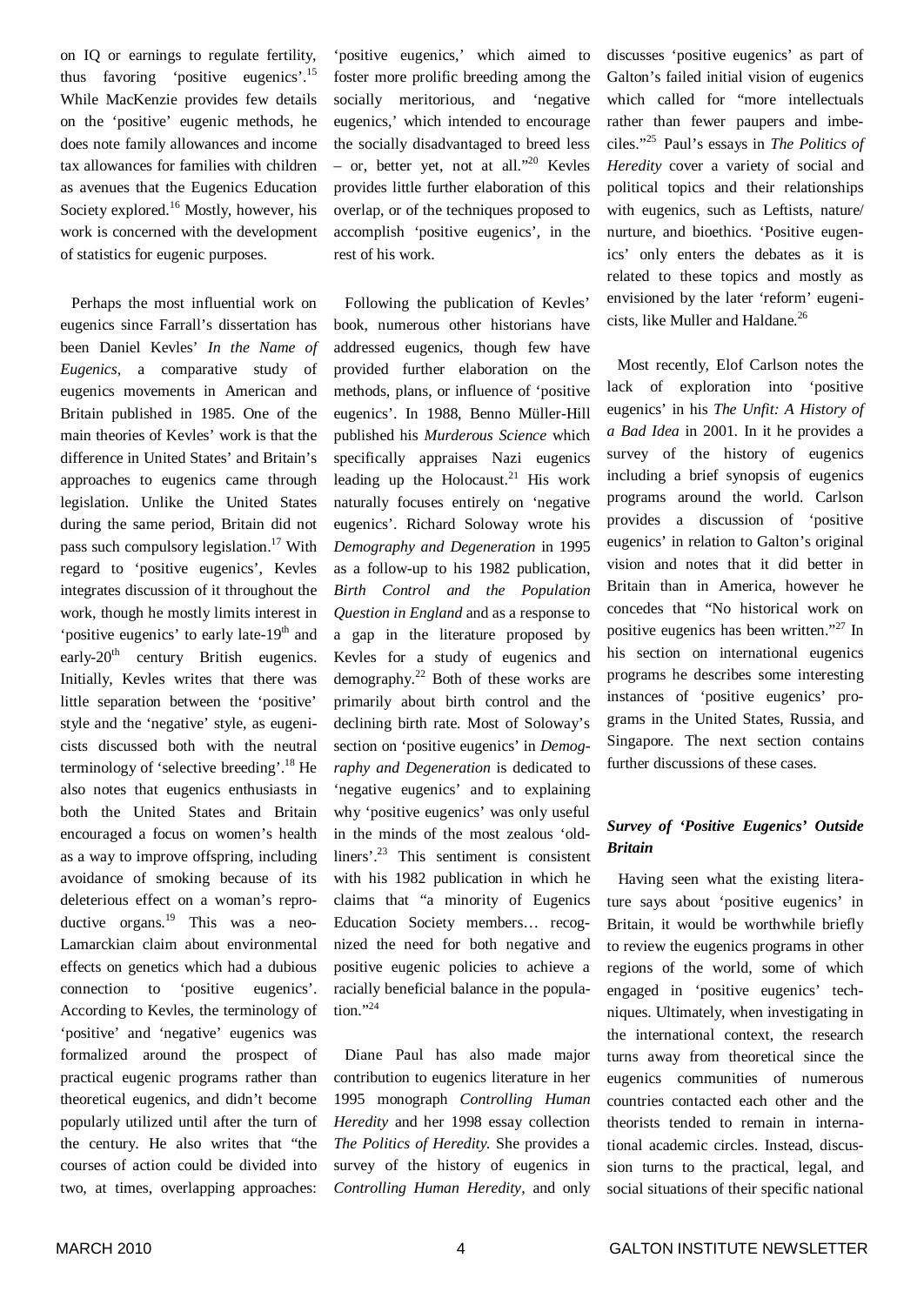contexts. For example, where eugenic communities formed around class difference in Britain and racial difference in America, the Finnish eugenics program rose out of the Finnishspeaking/Swedish-speaking divide of the early 1900s. <sup>28</sup> This language division indicated a political and social rift in the newly independent country, and led to civil war by the 1920s. From this social divide, the Finnish eugenics program developed an entirely 'negative eugenic' campaign largely centered on degeneracy theory resulting in eugenic sterilization and education legislation. <sup>29</sup> While these actions "did not occur in isolation but were closely connected to the international eugenics movement and developments," they were nonetheless based on the very specific national context of Finland and therefore only nominally resemble the U.S. and German programs upon which the Finnish movement was based. <sup>30</sup> This section will specifically examine the differences in 'positive eugenics' approaches based on national contexts in Australia, the United States, Russia, Germany, France, Italy, Latin America, and Singapore. This research does not include the considerable eugenics programs in the Scandinavian states as no evidence for a 'positive eugenics' component has been found.

In Australia, the United States, and Russia, 'positive eugenics' campaigns all centered on the possibility of artificial insemination, and are sometimes referred to as 'eutelegenesis' or 'germinal choice'. Artificial insemination was first suggested as a eugenic tool in France during the 1880s by the anthropologist and librarian, George Vacher de Lapouge  $(1854-1934).$ <sup>31</sup> His theories, however, were quickly dismissed, and use of artificial insemination in eugenics did not re-enter discussions until the 1910s or 1920s. During and after the First World War, the Australian eugenicist Marion Louisa Piddington (1869- 1950) suggested that artificial insemination could be used "to counter the dysgenic effects of the Great War."32 Under her scheme, widows and single women who were unable to find suitable mates due to the war would be able to receive eugenic artificial insemination. Furthermore, women consenting to this program would be offered financial assistance to cope with raising their child. <sup>33</sup> Not only war, but fear of a declining birth rate spurred eugenic feelings in Australia. In fact, the falling birth rate underscored the eugenics movements across Europe and the United States as well.

In the United States, "Several eugenicists toyed with possible government schemes to reverse the trend of the birth rates by granting financial advantages to couples with children and thus encourage the prudent and farsighted to breed more freely. But most agreed that there was no effective way, in a democratic society, to make the fit reproduce at a faster rate except through the slow process of education."<sup>34</sup> These early 'positive eugenics' sentiments were largely overshadowed by the fact that practical 'negative eugenics' programs were implemented in America. In 1935 the British eugenicist Herbert Brewer corresponded with the American geneticist H.J. Muller (1890-1967) regarding his eugenic artificial insemination theories, which he called 'eutelegenesis'. In his 1935 publication, *Out of the Night*, Muller developed his version of the theory, called 'germinal choice', in which donors of aboveaverage intelligence would father children through artificial insemination. <sup>35</sup> Muller had been a long-time supporter of eugenics though a "critic of negative eugenics" which he "condemned… as bigoted, sexist, and spurious in his public speeches and writings as early as 1932, but this did not alter the hostile reception from many of his colleagues and the public in general for advocating a voluntary positive eugenics program."36 He initially attempted to implement his program of voluntary artificial insemination in the USSR, but a letter and Russian translation of his work failed to convince Stalin that the program was worthwhile. In fact, his effort was likely intercepted by Stalin's director of biology, Trofim Lysenko, who objected to any western genetics including eugenics. Muller was forced to leave the USSR shortly thereafter. His 'positive eugenics' program was finally taken up again in the 1960s by Robert Klark Graham, who founded a sperm bank specializing in intellectual genius donors based on Muller's theories in California in 1980. The sperm bank, the Foundation for Germinal Choice, closed in 1999 following Graham's death but conceived over 215 babies during its existence.<sup>37</sup>

In Russia, the 'positive eugenics' proposals closely resembled those of Brewer and Muller largely because the main proponents of 'positive eugenics' in Russia, such as Alexander Serebrovskii, shared Muller's perspective on genetics and closely followed his work.<sup>38</sup> A battle between two systems of genetics dominated all aspects of eugenics discussions in Russia, with the 'Morganists' supporting a Mendelian approach and the 'Lysenkoists' taking a neo-Lamarckian view. Serebrovskii along with Israel I. Agol, Solomon G. Levit and M.L. Levin led the "Morganist" contingent, pitting themselves against the 'Lamarckists' in a bid for support from the Soviet Marxists.<sup>39</sup> While this debate was in its infancy, Serebrovskii began presenting eugenics proposals in the 1920s, and discussions at the Communist Academy were deeply mired in political rhetoric and social philosophy. The Academy had viewed all previous eugenics proposals as bourgeois, reactionary, and trivial. <sup>40</sup> Serebroskii hoped that his program of 'positive eugenics' through artificial insemination would be palatable to Bolshevik ideals. "Serebrovskii disdained negative eugenic measures such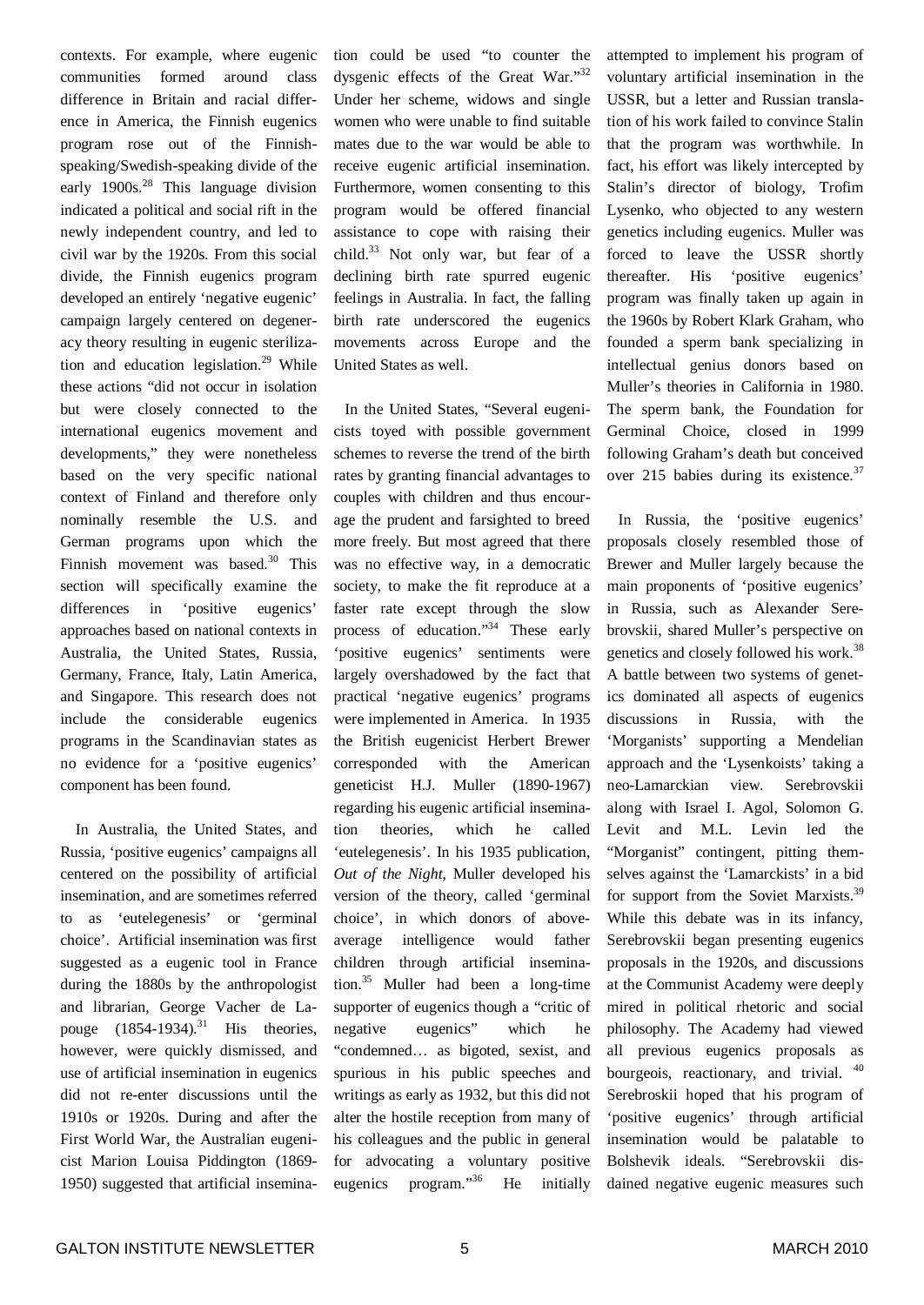as the sterilization of defectives… But he had a programme for selective breeding that could be realized in a free socialist society, and indeed only in such."<sup>41</sup> His plan called for educating women to conceive through artificial insemination by eugenically selected sperm. Eventually, with enough education, this would become common-place and accepted in society. Love and sex, defined as pleasure, would be separated from conception, defined as biology.<sup>42</sup> Serebrovskii's eugenic ideas, and indeed 'Morganism', fell out of favor in the political circles of Russia, and eugenics was abandoned suddenly in 1930 when "the Russian Eugenics Society was disbanded and the Eugenics Section of Kol'tsov's Institute of Experimental Biology was abolished."<sup>43</sup>

Eugenics in Germany became infamous through Nazi medicine, but in Wilhelmine Germany, eugenics took on a much more diverse form following Ernst Haeckel's popularization of 'Social Darwinism' and the rise of the hygiene movement. "Many medically trained race hygienists argued that the surest way to improve the general level of national health was to upgrade the bodily constitution of all individuals in society." <sup>44</sup> Alfred Ploetz, who circa 1910 first offered a program for German eugenics, listed among his goals "opposition to the two-child system and fostering 'fit' families with huge number of children". <sup>45</sup> These were in addition to a long list of 'negative eugenics' goals. Ploetz coordinated both types of eugenics without significant separation. With the transition to the Weimar government, however, Germany "witnessed an increased emphasis upon reducing the social cost of the unproductive" as discussion turned from improving the race to "preventing the decline of the German *Volk* and state." <sup>46</sup> Even at the height of 'negative eugenics' under the Nazi government, 'positive eugenics' maintained some support. Himmler, for example, implemented the 'Lebensborn'

project through which unwed German women would receive benefits for themselves and their children, including improved social status, if they would allow their children to be fathered by SS officers. 47

While French eugenicists may have been the first to suggest artificial insemination for eugenic purposes in the 1880s, it was never a serious part of their 'positive eugenic' effort. According to Elof Carlson, eugenics in France was a much more general term than in the United States or Britain. He claims that French eugenics embraced "classical negative eugenics… with its sterilization programs, racist and anti-Semitic organizations, birth control advocates, anti-birth control natalists who favored a larger family for everyone to avoid race suicide, puericulturists who believed in a Lamarckian favorable environment prior to and during pregnancy to bring about superior babies, and Lamarckian socialists who saw good environments as the answer to bad heredity."<sup>48</sup> Meanwhile, the historically popular view has held that France had a distaste for eugenics and that, while it was invented in Britain and enthusiastically supported in the US and Germany, France opposed it. William Schneider, however presents evidence to the contrary. According to Schneider, two of the major factors instigating French eugenics were the continued influence of Lamarck and the fear of depopulation, both of which led social movements to unite through eugenic thought and initially "made it difficult for French eugenicists to propose negative measures to eliminate undesirable elements in the population." 49 For many years, the eugenicists and the natalists in France shared a common agenda which combined 'positive eugenics' and 'puericulture' to increase both quantity and quality of the population, though they eventually broke ties as the eugenicists began to support 'negative eugenic' methods.<sup>50</sup> In the view of the French eugenicists, whose

neo-Lamarckian beliefs included inheritance of acquired traits, human evolution could be directed through 'puericulture' which attempted to improve environmental and health aspects of infants. According to Schneider, 'positive eugenics' in France lost support among eugenicists because it became too complicated to control with too many groups having different objectives for reform following World War I. The eugenicists had to rework their strategy and that, combined with a change in membership, led the group to 'negative eugenics'. 51

For the Fascist Italian government, the declining population of Italy was at the heart of Mussolini's pro-natalist agenda. Rather than true 'positive eugenics' which endorses the propagation of 'fit' genes, Mussolini endorsed a general positive population growth, as Italy would find it difficult to maintain an empire with a relatively low population in Europe. Eugenicists in Britain would also take up this argument. As Anna Davin explains it in "Imperialism and Motherhood," "The birth rate then was a matter of national importance: population was power." <sup>52</sup> World War I emphasized the importance of having a population great enough, genetically and quantitatively, to stand up against other nations. Besides the political rhetoric in Italy, the Fascist government created the 'Consiglio Nazionale delle Ricerche' (CNR) in 1923 which was charged with the task of investigating ways to strengthen the population of Italy. They accomplished this through a combination of investigations in hygiene, infectious diseases, and 'positive eugenics'. <sup>53</sup> The CNR's secretary, Dante De Blasi, made clear that the goal of the CRN was not merely investigative but also to incorporate applied science.<sup>54</sup> As in France, Italian 'positive eugenics' closely related 'race hygiene' with 'public hygiene' and sanitation through a belief in acquired traits. The most significant investigations in 'positive eugenics' funded by the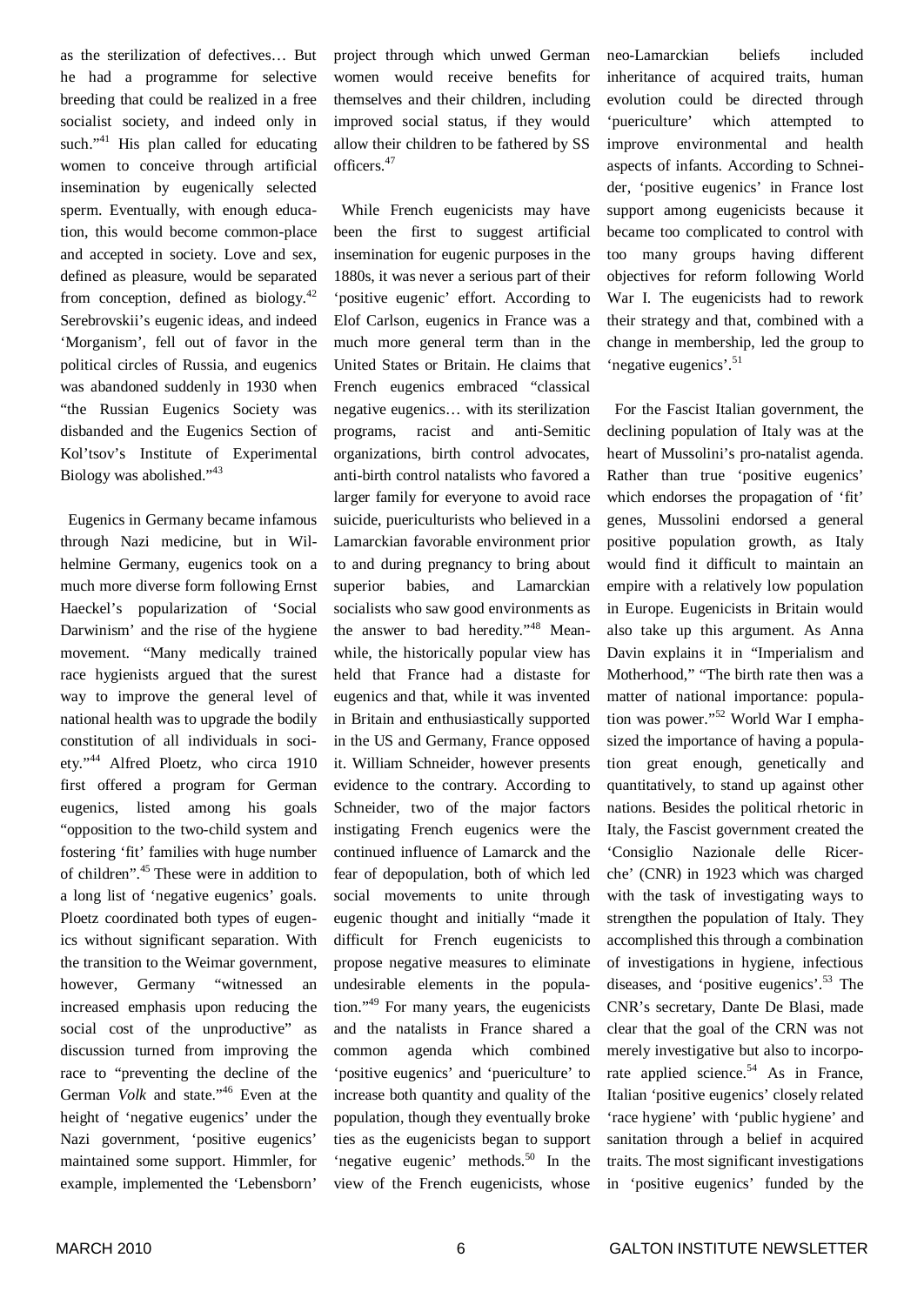CNR came through Nicolo Pende's studies on the genetic effects of rays on biotypes. Pende believed that a child's 'biotype', a term created by Pende encompassing "tutti gli aspetti dell'umana individualitá [all the aspects of human individuality]," could be influenced by ray bombardment, and as such would not only be of medical value but could also be "lo strumento fondamentale dell'eugenetica positiva di cui egli era strenuo sostenitore [the fundamental instrument for positive eugenics of which he was a strenuous supporter]."<sup>55</sup> Interestingly, while Pende maintained a strong influence on medical research in Italy, his eugenic theories were more embraced in Latin America. "Pende fue un importante soporte intellectual y científico del régimen político instaurado en 1922 en Italia y también supo difundir la biotipología en países latinoamericanos [Pende was an important intellectual and scientific supporter of the political system established in 1922 in Italy and also spread his biotypology to Latin countries]". 56

The Latin American countries were relative late-comers to eugenics, importing its theories from Europe and the United States during the 1920s and 1930s. Through the influence of Pende, eugenics maintained close ties with medicine, though it also incorporated research from other fields of study. For example, eugenics was also closely related to anthropological studies of race as well as psychology and criminology. 57 What little 'positive eugenics' existed in Latin America centered on conforming the individual to a societal ideal and improved public hygiene and sanitation. The concept of Nietzsche's 'supermen' found favor in Latin America where it was re-envisioned in the form of the 'hombre nuevo' or *new man*, an "expression de virilidad y fuerza con la que se identificó plenamente el fascismo [expression of virility and strength with which fascism fully identified]," and the 'nueva mujer' or *new woman* which, by

contrast, "se asoció a un estereotipo que lo eugenistas combatieron por atribuirle el abandono de sus deberes maternales y religiosos [was associated with a stereotype which the eugenicists fought by attributing to it the abandonment of motherly and religious duties]." 58 In this sense, 'positive eugenics' in Latin America was about the image of perfection in individuals with the belief that conforming to an ideal would improve both the genetic stock of the population and the social condition of the population. Apart from this nominally eugenic concept, there were few reported 'positive eugenics' initiatives in Latin America.

One final, very intriguing case of 'positive eugenics' developed in Singapore. In early 1980s, Prime Minister Lee Kuan Yew, fearing for the quality of the future population of Singapore, proposed a series of eugenic incentives to change social behavior which he saw as damaging to the national genetic stock. He suggested that "women in Singapore who attended college became unmarriageable because of a prevailing male prejudice against educated women, who were seen as troublesome, lacking obedience, and challenging the value men favored of their making all the financial and other decisions about their family's welfare."<sup>59</sup> He feared that "these trends, if left unchecked, could only lead to a dilution of human talent in Singapore, a prelude to the certain demise of the island's hitherto vibrant economy."<sup>60</sup> In an effort to reverse this trend Lee proposed a number of solutions of both a 'positive' and a 'negative' eugenic nature. His 'positive eugenics' solutions included "a computer dating service; fiscal and other incentives for graduate women to bear more children; love-boat cruises (all expenses paid) for eligible graduate singles in the civil service; special admissions criteria to the National University of Singapore (NUS) to even out the male-female student ratio; calls to NUS academicians to

investigate the single graduate problem, and also the introduction of courtship classes in the undergraduate curriculum to hone the would-be suitor's skills, etc."<sup>61</sup> The same fears which drove Singapore to adopt these drastic eugenic measures in the 1980s were present in Britain around the turn of the century. In the early 1900s, anti-feminism eugenicists in Britain found that "women college graduates tended not to marry, and that those who did bore – on the statistical average – fewer than two children, less than half the number necessary to keep up the social stock."<sup>62</sup> In Britain, these studies were largely used to dissuade women from education towards pursuit of their maternal roles.

This review of the existing literature on 'positive eugenics' both within Britain and outside of Britain shows that 'positive eugenics' has largely been overlooked and that it is more intricately related to local social, political, and cultural developments than previously thought. In Britain the literature supports the proposal that eugenicists looked more favorably upon 'positive eugenics' than in other countries and that it probably played a significant role in the development of eugenics, especially in the early days, but it does not provide much detail as to the theories, methods, and techniques employed, nor does it reveal how expansive or influential this style of eugenics was. The literature on eugenics in other countries shows how broadly applicable the theories of eugenics are and just how specific they are to regional political, social, and cultural developments and backgrounds. Eugenicists often engaged in the same arguments in one country as another although each case produced different goals, methods, and outcomes. Moreover, different national eugenics programs and unique styles of 'positive eugenics' resulted from diverse interpretations of eugenics. William Schneider, writing about the diversity found in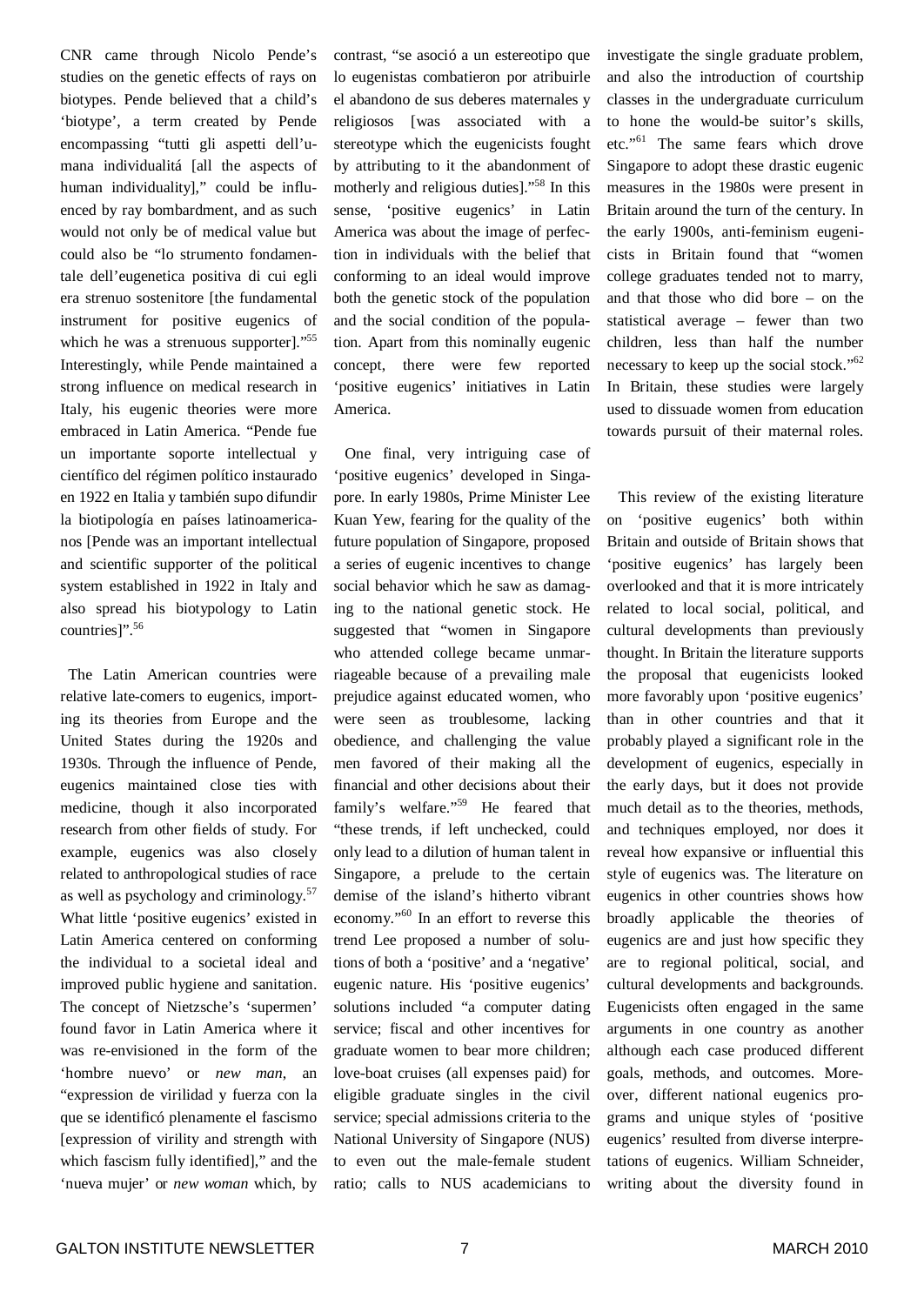French eugenics claimed that his study "demonstrates the advantage of considering eugenics more broadly: that is, as a widespread phenomenon found at the turn of the nineteenth century in most Western industrial societies. Accordingly, its roots lay in the social class differentiation and conflict, economic cycles, and increased growth of government, as well as the scientific view of the universe, that were some of the most obvious features of the new modern society."<sup>63</sup> If true, then a study specific to the development of 'positive eugenics' in Britain is especially justifiable since the theories of eugenics originate from Britain and since 'positive eugenics', while known to be an integral part of British eugenics, has not been thoroughly investigated.

#### **Main Argument**

This article will investigate the development of 'positive eugenics' in Britain and the role this style of eugenics played within the framework of the British eugenics movement from its conception in the late 1800s to the end of World War II. It will explore the meanings of 'positive eugenics' in the early conception of eugenics, how and when it originated, who supported this style, to what degree it overlapped with and diverged from 'negative eugenics', what traits its proponents considered when planning for a practical program, what its goals were and how its proponents planned to achieve those goals, and how the wider social, political, cultural, and religious trends in Britain shaped the successes and failures of the 'positive eugenics'.

Essential to understanding eugenics in Britain is an examination of the underlying social influences that brought together eugenic-minded people from many different viewpoints. These eugenic-minded individuals at times embraced seemingly opposing styles but were brought together by their common

paradigm which placed genetics and biology at the center of human evolution and within the grasp of human control. From its beginnings, eugenics drew interest from members of numerous causes who found it malleable enough to support their own social concerns. When eugenics coalesced around the two main British eugenics organizations, the Galton Laboratory and the Eugenics Education Society, neither one provided much action towards fulfilling eugenic goals. The Galton Laboratory by choice refrained from political and social action, pursuing instead pure research. The Eugenics Education Society provided a voice to anyone interested in eugenics, but supported only those causes upon which the majority would agree. Both 'positive' and 'negative' eugenics goals suffered because of this hesitancy, though members suggested numerous proposals for action. As this article will show, the earliest approaches by the Eugenics Education Society in Britain, treated 'positive eugenics' on equal standing with 'negative eugenics'. The 'positive eugenics' proposals were a fundamental part of the eugenics program in Britain, and achieved at least nominal successes for the movement.

This article will explore the different styles which 'positive eugenics' embraced such as direct and indirect action, compulsion and voluntarism, and legislation and personal responsibility. Reliance upon individualism and moral duty in British eugenics was key to the support of 'positive eugenics' and may help explain why it was more successful in Britain than elsewhere. Another key concept for 'positive eugenics' is its appeal to other social movements and the delicate interactions between the Eugenics Education Society and these other movements. While there was much overlap in membership between these organizations, their direct interactions were tentative at best. Finally, this article will investigate the objections to

'positive eugenics' and why it ultimately lost support from the majority in the mainstream eugenics movement by the 1930s and 1940s.

The dates encompassing the research for this article range from the 1880s to the mid-1940s. These dates correspond to the boundaries within which eugenics had its most significant influence in Britain. Francis Galton coined the term 'eugenics' including a description of 'positive eugenics' in the 1880s but following the Trials of Nuremburg at the end of World War II, eugenics largely lost any serious consideration in Britain. Between these dates, Britain provided a base for the first investigations into eugenics and its related fields, biometry and anthropometry. Furthermore, while eugenics in America and Germany surpassed Britain in the embrace of 'negative eugenics' and practical programs, Britain remained the leading country in 'positive eugenics' research and investigation. As such, the main sources of information for this article come from the two major British eugenics organizations and individual British eugenicists. The archival papers of the Galton Laboratory and the Eugenics Education Society, including their reports and correspondence provided significant material on the development of 'positive eugenics'. The *Eugenics Review*, the publication of the Eugenics Education Society provided further evidence of the intellectual development and proposals of the eugenics movement. Finally, the correspondence of important leaders of the eugenics movement provided contemporary accounts of the range of eugenics beliefs within the organizations. Many individuals held very strong personal beliefs on what would be the most effective policies for Britain to adopt. They range from the ultra-coercive to the ultra-utopian. Correspondence contains the individual views of some of the most influential eugenicists, though this article will largely focus on the role of 'positive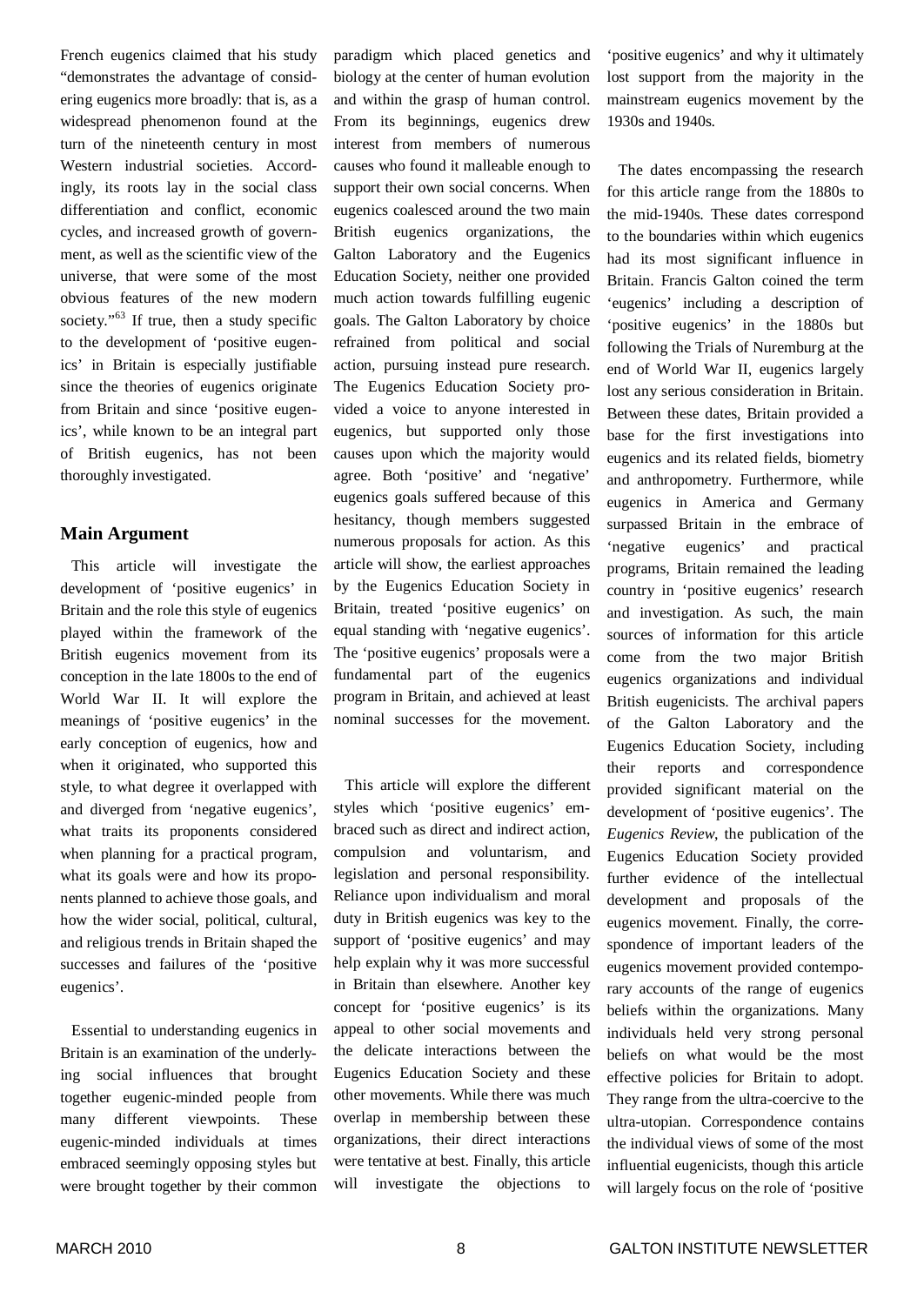eugenics' and the proposals for 'positive eugenics' which were seriously considered by the two major societies in Britain.

#### **References:**

<sup>1</sup>Mai L.D. and Angerami E.L.S. (2006), 252. <sup>2</sup>Holmes S.J. (1924), 2. <sup>3</sup>Haller M.H. (1963), 79. 4 Ibid., 80. 5 Ibid., 81. <sup>6</sup>Ludmerer K.M. (1972), 8.  $7$ Ibid., 46. 8 Farral L. (1970), 203-204. <sup>9</sup> Searle G.R. (1976), 1-2.  $10$ Ibid., 2.  $11$ Ibid., 75. <sup>12</sup>MacKenzie D.A. (1981), 11. 13 Ibid., 16-18.  $14$ Ibid., 19. 15 Ibid., 20. 16 Ibid., 21. <sup>17</sup>Kevles D.J. (1985), 99. 18 Ibid., 59. 19 Ibid., 64.  $^{20}$ Ibid., 85.  $^{21}$ Müller-Hill, B. (1988).  $22$ Soloway R.A. (1995), xxiii. In response to further research proposed by Kevles. Kevles D.J. (1985), 392.  $^{23}$ Ibid., 63-73.

#### **Dr. Peter L.C.Diggory (1924-2009)**

Peter Diggory, who died recently, was a highly regarded gynaecologist who made notable contributions to the advancement of women's reproductive health. His initial university education was in mathematics but, after wartime work on radar, he qualified in medicine at UCL. Thereafter he worked in a number of London hospitals including Queen Charlotte's, Westminster, Kingston and the Royal Marsden as well as establishing a busy private practice.

In the course of his work as a hospital

<sup>24</sup>Soloway R.A. (1982), 122. <sup>25</sup>Paul D.B. (1995), 31. <sup>26</sup>Paul D.B. (1998), 25 and 101. Carlson E.A. (2001), 14n1. Mattila M. (1999), 401. <sup>29</sup>Ibid., 406. Ibid., 403. Richards M. (2008), 212. Ibid., 212. Ibid., 212. <sup>34</sup>Haller M.H. (1963), 81. Richards M. (2008), 214. Carlson E. (2001), 2. Richards M. (2008), 219. Also from Carlson E. (2001), 365. Carlson E. (2001), 275. Joravsky D. (1961), 300. Adams M.B. (1990), 182. Joravsky D. (1961), 305-306. Ibid., 306. Adams M.B. (1990), 182. Weiss S.F. (1990), 13. Ibid., 23. Ibid., 29. Carlson E. (2001), 327. Ibid., 274. Schneider W.H. (1990)b, 8. <sup>50</sup>Ibid., 8-9. Ibid., 284. Davin A. (1978), 10. Canali S. (2001), 143.

54 Ibid., 150.

consultant in the 1950s and 1960s he was confronted by many cases of women needing remedial treatment as a result of back street abortions. These experiences, including numerous cases where the unfortunate victims died, influenced him greatly and he felt that it was time that abortion, with safeguards, should be legalised. It was, therefore, not surprising that he assumed a leading position in the Abortion Law Reform Association and this led on to his important role in providing medical advice in the campaign, ultimately successful in 1967 through the Private Member's Bill put forward by the then M.P. David Steel, to provide a legal framework for abortion.

Peter Diggory was also very active in

<sup>55</sup>Ibid., 162. All translations of foreign texts into English are my own, unless otherwise specified. <sup>56</sup>Vallejo, G. (2007), 30. 57 Ferla L. (2007), 86. <sup>58</sup>Vallejo, G. (2007), 33. <sup>59</sup>Carlson E. (2001), 363. <sup>60</sup>Chan C.K. (1987), 165. 61 Ibid., 166. <sup>62</sup>Kevles D.J. (1985), 89. 63 Schneider W.H. (1990)a, 69.

**Anthony J. Dellureficio** is an American who has previously worked at the Cold Spring Harbor Laboratory in the US. His personal interests have long been in the scientific and social work of H.J. Muller, one of the few American 'positive eugenicists'. Anthony believes that Muller developed his theories through meetings with his friend Julian Huxley who was, of course, a Vice-President of The Eugenics Society. Anthony has just taken up the post of Systems Librarian for The New School in lower Manhattan. The School was founded as a specialty school in social sciences by British Fabians in the early 1900's and became well known for bringing over European scholars during World War II to what was called the 'University in Exile'.

promoting, both in lectures and in a variety of publications, the need for more and better organised family planning services particularly, but not only, within the NHS and abroad..

Within the Galton Institute he brought a wealth of informed knowledge and wise counsel to meetings of the Council of which he was (always with his elegant bow tie), for many years, an active member. The Institute benefited greatly, not only from his contributions based on professional experience but also from his ability, with acute timing and good humour, to help on occasion to defuse difficult situations during meetings.

#### **John Beardmore**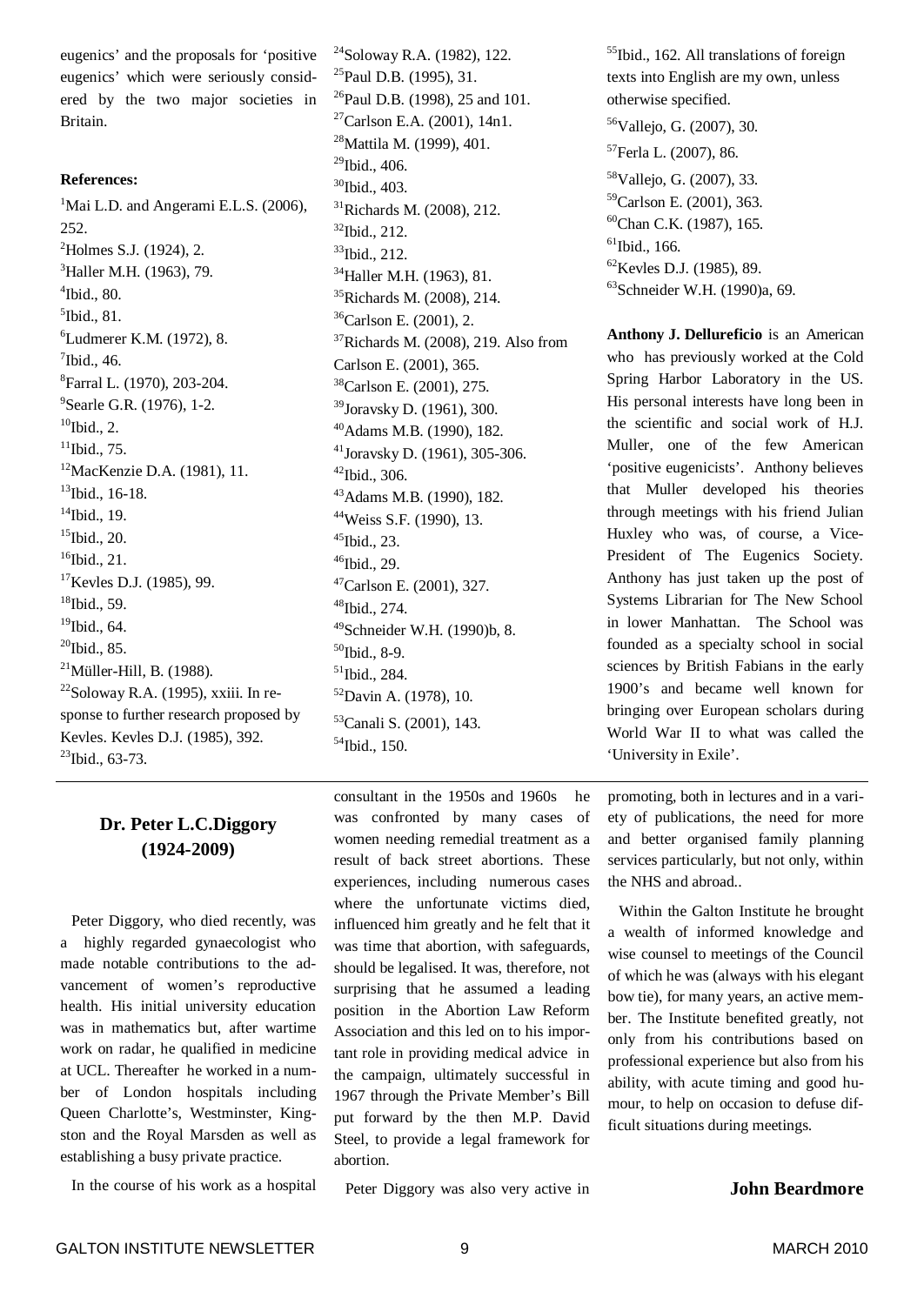### **GALTON'S COMPOSITE OF THE TWO SISTERS**

by

David Berman and Brendan Dempsey<sup>1</sup>

#### **1 The Dismal Discoveries**

As someone whose philosophical research has been much inspired and partly based on Galton's work, I was saddened to make two discoveries which seemed to show how his work could be both slipshod and even dishonest. The discoveries concerned one of the 'Specimens of Composite Portraiture', that of the Two Sisters (Figure 1), seen at the top of the plate facing page 8 in his *Inquiries Concerning Human Faculty* (London,  $2<sup>nd</sup>$  ed. 1907). Galton clearly took some pride in this particular composite. To appreciate why, I should say something about his theory. A composite, according to Galton, is the blending or super-imposing of a number of photographic representations into one representation that is like all of its components but not like any particular one to the exclusion of the others. Another way Galton characterizes a composite is as the visual counterpart of a mathematical average. Still another way is as a generic image. Bearing this in mind, we can now appreciate why Galton believed that he had succeeded so admirably in the case of the two sisters. For, as he tells us, 'That neither of these [sisters] predominated in the present case will be learned from the following letter by the father of the two ladies, who is himself a photographer:-

"I am [writes the father to Galton] exceedingly obliged for the very curious and interesting composite portraits of my two children. Knowing the faces so well, it caused me quite a surprise when I opened your letter. I put one of the full faces on the table for the mother to pick up casually. She said, 'When did you do this portrait of A? how *like* she is to B? Or is she B? I never thought they were so like before.' It has puzzled several people to say whether the profile was intended for A or B. Then I tried one of them on a friend who has not seen

the girls for years. He said, 'Well, it is one of the family for certain, but I don't know which."  $(p, 9)$ 

Although in his *Inquiries* Galton reproduced both a front view and profile composite of the two sisters, he did not reproduce the particular component photos from which they were composited. Hence his readers are not able to see for themselves how the composites compare with its components. However, in his richly illustrated biography of Galton, Karl Pearson filled this gap with his Plate xxxii, which is partly reproduced in this article as Figure 2.<sup>2</sup>

Here, then, was one sad discovery: that Galton had been grossly mistaken in stating that there were two sisters, since it seems plain from Pearson's illustration and caption that there were three, which also brings into question the delightful letter from the father, which seems so tellingly to show Galton's success with the composites as well as justifying his theory of composites .

The second discovery was made in collaboration with Brendan Dempsey, the Trinity College photographer, as part of a project on Galtonian composites. Using the new computer technology, we were trying produce some new composites as well as duplicating some of Galton's own composites. But when we, i.e. Brendan, composited the three sisters Plate xxxii, we got a surprising result, namely, that our frontal composite (Figure 3) was different from Galton's. This is particularly clear in the neckline, our composite showing elements from the portrait on the left which do not appear at all in Galton's, whose composite is also much less messy and hence more aesthetically pleasing than ours. Both Brendan and I therefore suspected that Galton had doctored his evidence.

As a careful photographer, concerned with details, this bothered Brendan probably even more than it did me. I was more disturbed by Galton's bungle over the number of sisters, so that the other bungle was for me pushed somewhat into the background. But my overall impression was that the whole affair showed Galton's work in a very dismal light. At one stage I even considered the *possibility* that the anonymous letter from the father, which so nicely confirmed the theory of composites, might actually have been written by Galton himself; although on balance I thought that was unlikely.

#### **2 The Light**

However the general dismal impression of bungled work stayed with me- that is, until recently when Brendan and I met once again to discuss using some of our composites for a website we are working on. <sup>3</sup> At this meeting Brendan showed me what he called the 'worst composite', i.e. Galton's composite of the sisters and how it diverged from ours. That was on a Friday. Over the weekend, with the dismal feeling in the background, there suddenly emerged in my mind a totally new possibility: that it was not Galton but Pearson who was (probably inadvertently) responsible for the confusion. My new thought was that Galton's apparent two blunders might actually cancel each other out; in short, that only two of the women in Pearson's illustration were sisters.

On Monday, I came to Brendan with this hypothesis, which he tested by compositing the two sitters on the right, the result was as I hoped and the hypothesis predicted: that it (Figure 4) was the same as Galton's composite, thus vindicating Galton from both ineptitude and dishonesty.

But who is the third sitter, i.e. the lady on the left? And why is she in the plate at all? Probably we shall never know for certain, but our suggestion is that she could well be the mother. She looks physically more developed and also seems dressed more appropriately for an older woman.

#### **Notes**

1. Professor David Berman is responsible for the text; Brendan Dempsey for the composite illustrations. Both work at Trinity College Dublin.

2. See *Life and Letters of Francis Galton* (Cambridge, 1924), vol. 2, after p. 288. As far as I can tell, Pearson makes only one very passing reference to Plate xxxii; see vol. 2, p. 288.

3. See Experimental Network in Psychological Philosophy: http:// www.tcd.ie/iss/avms/photocentre/ ENIPP\_Project/index.php

#### A version of this article originally appeared last year in Berman's *A Manual of Experimental Philosophy* (Pepyat Books, 35 Curzon Street, Dublin 8), pp.56-58.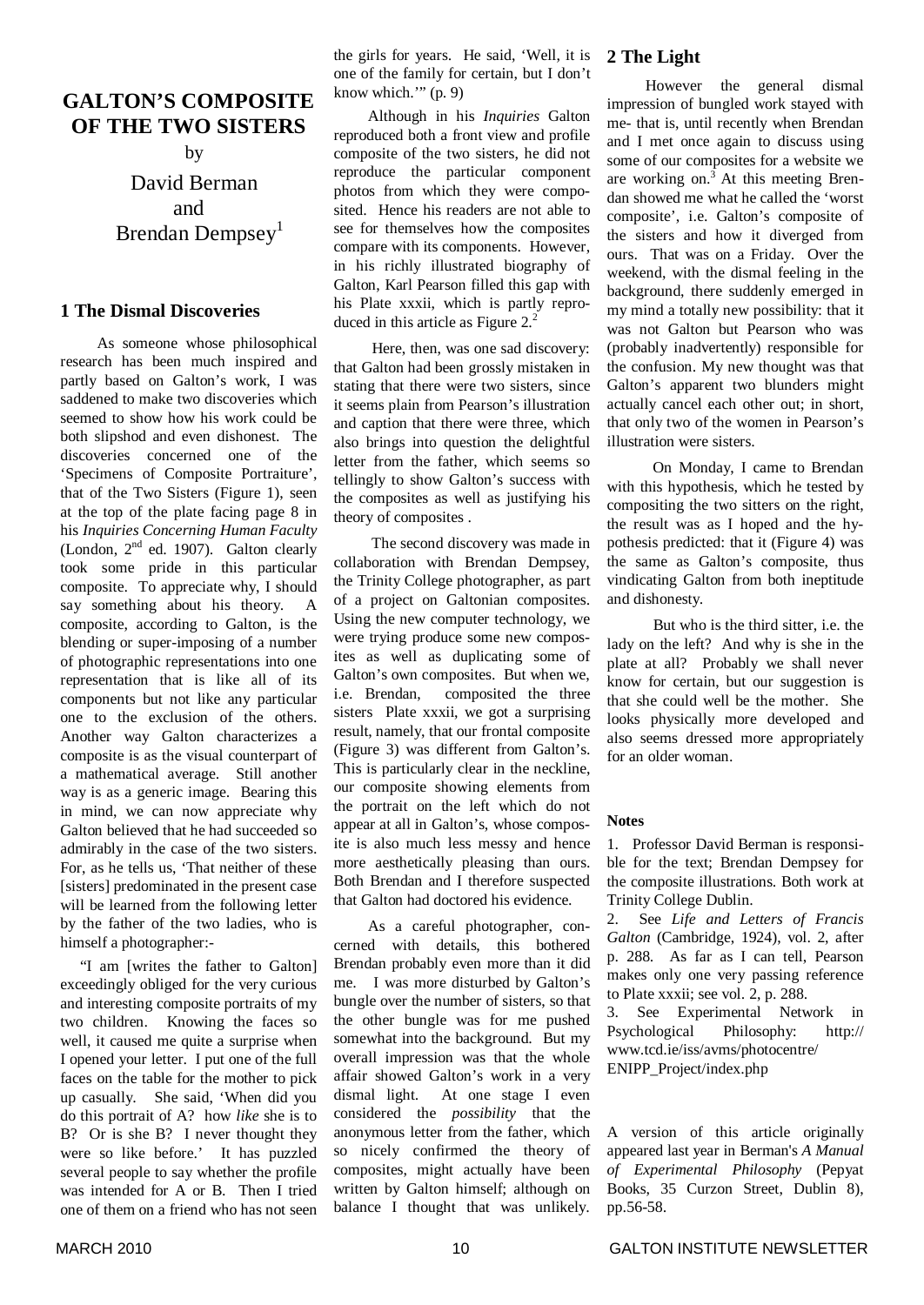

Figure 1: Galton, *Inquiries*, top row of Plate facing p.8





Figure 2: Plate xxxii: 'Three Sisters' in Pearson, Life of Galton: Frontal views, with composite below





Figure 3: Dempsey's Composite of three 'sisters' in Figure 2

Figure 4: Dempsey's composite of the two sisters middle and right of Pearson, Plate xxxii

**Producing a Composite:** Using Adobe Photoshop CS4 as my editing software, firstly I create a blank white base canvas. Nextto take the present case- I import the two sister images (fig. 2) into Photoshop, and move them onto the blank canvas, as layered items. A certain amount of 'opacity' must be reduced, so that it allows each image hidden behind the other image to be seen. Now I adjust each image to sit in as near perfect 'register' as possible with one another. Once I am happy with the opacities and register, the image layers can be 'flattened', which blends the layers together onto the canvas. Here one looks for a general or overall effect in which neither of the two component images dominate. If required the brightness and contrast of the composite can be adjusted at this stage to roughly match the tonal range of the component images. The resulting image is the 'composite'.

**Brendan Dempsey**